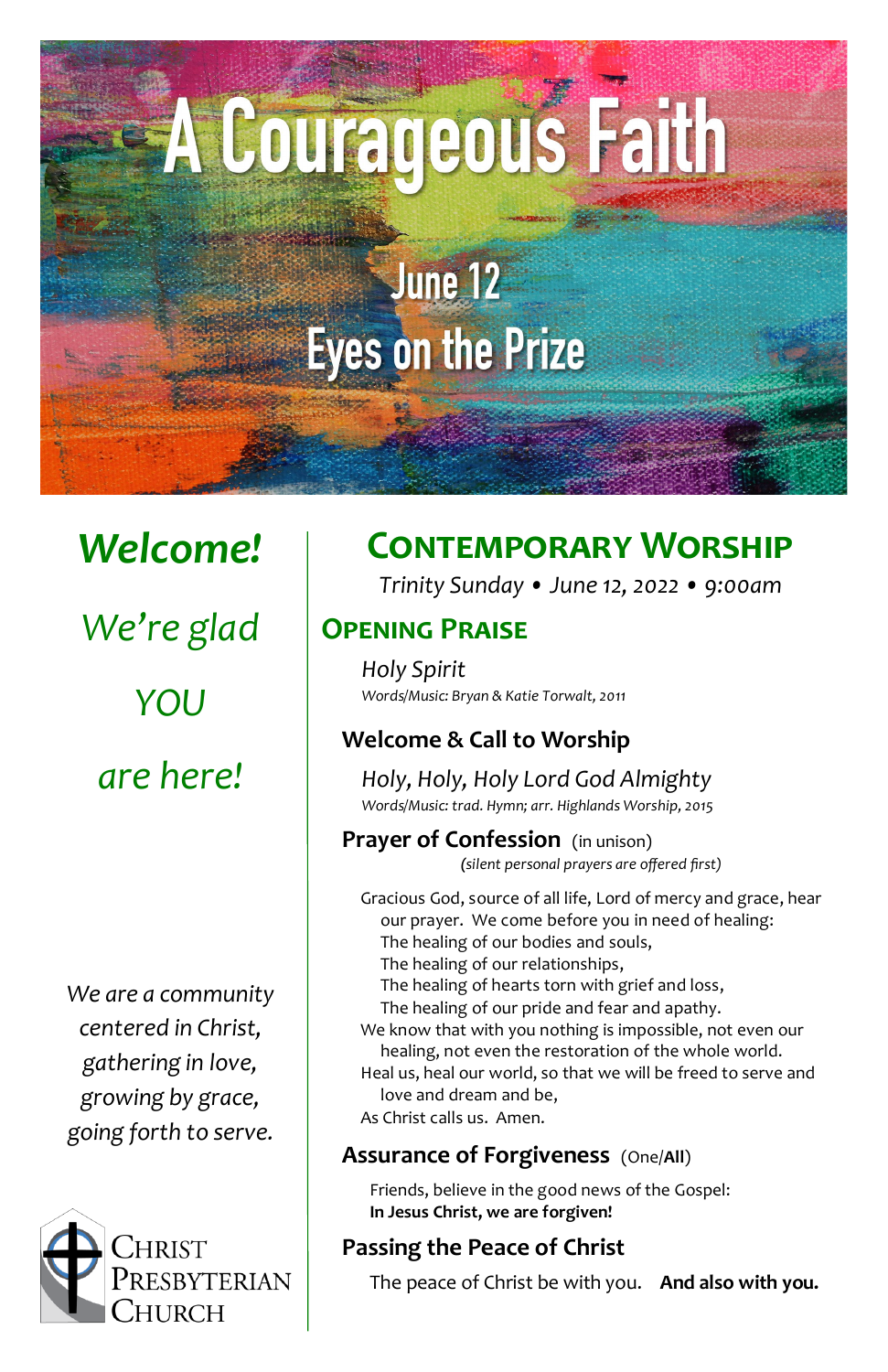**Ministers** The People

**Preacher** Rev. Dr. Jessica Patchett

**Confession & Assurance**  Rev. Dr. Sharol Hayner

**Graduate Recogition & Prayers**  Carter Baldwin

**Scripture** Matt Clark-Sally

**Worship Director Piano, Vocals** Natalie Handley

**Vocals** Trinity Kulp Brad Sheffer

**Acoustic, Vocals** Derek Handley

**Keys, Vocals** Matt Clark-Sally

**Bass Guitar** John Itson

**Drums** Carter Baldwin

**AV Coordinator** Pat Green

**Livestream** Ben McKnight

**Slides** Sarah Sheffer

**Welcome Team** Kate Mayefske Lindsay Clay Cheryl Shult

**Online Worship Host** Martha Henderson

#### **Community**

#### **Sacrament of Baptism**

*We celebrate the adult baptism of Brad Sheffer today. Please join in singing The Blessing to bless our newest family member.*

#### **Invitation & A Time of Offering**

*Come, Holy Ghost*

*Lyrics: attr. Rhabanus Maurus (776-856), Ray Mills 2005/Music: Bruce Benedict, R. Mills 2005*

#### **Hearing the Word**

| Scripture | Acts 2:37-47 & James 2:15-17 |
|-----------|------------------------------|
| Message   | Eyes on the Prize            |

#### **Responding to the Word**

#### **Graduation Recognition & Prayers**

*Our Father in heaven, holy is your name. Your kingdom come, your will be done, on earth as it is in heaven. Give us this day our daily bread, and forgive our debts, as we forgive our debtors. And lead us not into temptation, but deliver us from evil, for yours is the kingdom and the power and the glory forever. Amen.*

#### *Build Your Kingdom Here*

*Music/Lyrics: Rend Collective, 2011*

**Blessing** 

#### *June Deacon On Call* John Heaton (608) 338-1891 johnheaton@yahoo.com

#### **Christ Presbyterian Church**

944 E. Gorham St. Madison WI 53703 608.257.4845 www.cpcmadison.org

*Christ Presbyterian Church is located on Ho-Chunk land.*

*Songs & lyrics used by permission. CCLI License #477443 One License #A-720651*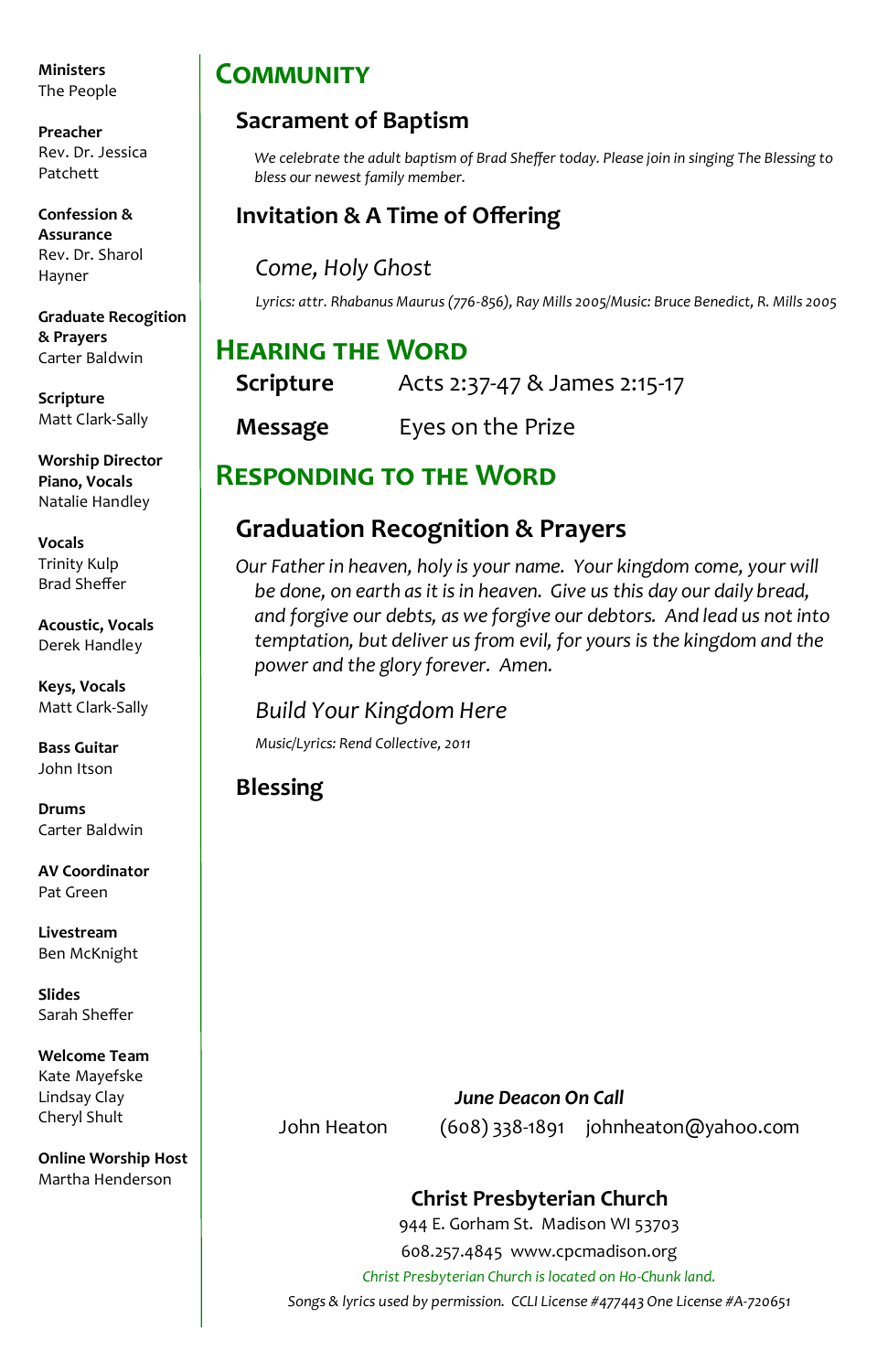#### **Sunday, June 12, 2022 - Announcements**

#### **A Courageous Faith - "Eyes on the Prize"**

As God grows our faith, how can we allow God to develop our compassion and vision, so we are guided by beauty and hope?

#### **Annual Meeting Summary**

We had a full congregational meeting together, with updates and reports from many parts of our church life together, reports on our church finances and new funds, and the election of new deacons, elders, and trustees. See your Wednesday 6/8 email for information, documents, and videos; or email info@cpcmadison.org for an email copy of everything.

#### **Natalie Handley, Seminary Intern**

This summer, our Contemporary Worship Director Natalie Handley will serve as a Seminary Intern at CPC as she continues with her seminary education. Feel free to ask her about what this involves, and please support her in prayer. Natalie will be bringing us the sermon on June 26 as we conclude our "Courageous Faith" series.

#### **Save the Date - August 1 to 4 - Vacation Bible Camp**

Let's learn about the abundance of God's love and presence in our lives together on Christ Presbyterian Church's beautiful property. Each day we will sing, laugh, play and learn through Bible stories, art, environmental projects, field games, and more. Curriculum is geared towards elementary aged children. Nursery care will be available for kids under age five who are younger siblings of kids attending and children of volunteers. Tweens, teens and adults, you are invited too! Join us as shepherds, volunteers, station leaders and/or simply a friendly face to a young person. Register at bit.ly/cpcvbc22 August 1-4 (Mon-Thur), 9am-12pm

Ages 5 and older, at Christ Presbyterian Church

#### **World Refugee Day Panel Discussion - Mon, June 20, 5:30-7:30pm**

Jewish Social Services are pleased to invite you to our World Refugee Day Panel Discussion, in cooperation with Open Doors for Refugees, and hosted at Christ Presbyterian Church. The theme this year as directed by the United Nations: